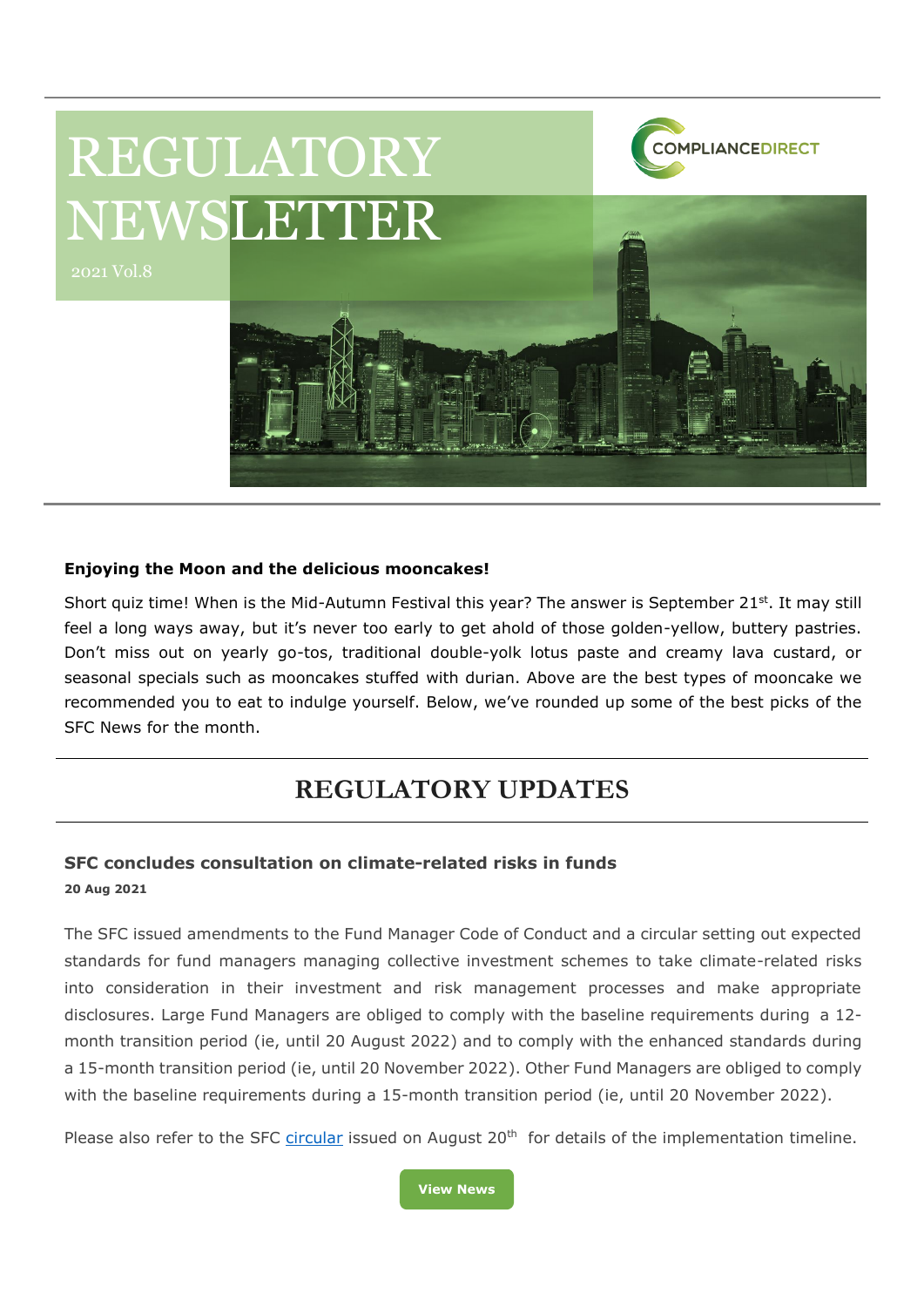### **SFC alerts the public of unauthorised investment schemes 30 Aug 2021**

The SFC today launched a new initiative to warn the public about arrangements which are suspected to be collective investment schemes (CIS).

A CIS may not be offered to the public in Hong Kong without the SFC's authorisation. It may be an offence to offer an unauthorised CIS to the Hong Kong public or to market or distribute interests in CIS without the SFC's licence or registration.

Investors are urged to be extremely careful if they plan to invest in an unauthorised investment scheme.

Investment arrangements which have come to the SFC's attention and display certain characteristics of a CIS will be included on a new Suspected Unauthorised CIS Alert List. These arrangements may involve overseas real estate or non-conventional assets and investments such as digital tokens and initial coin offerings (ICO).

**[View News](https://apps.sfc.hk/edistributionWeb/gateway/EN/news-and-announcements/news/corporate-news/doc?refNo=21PR89)**

# **ENFORCEMENT NEWS**

## **SFC reprimands and fines UBS AG and UBS Securities Asia Limited \$11.55 million for regulatory breaches**

#### **3 Aug 2021**

respectively over various regulatory breaches.

A number of issues concerning UBS's systems and controls were brought to the SFC's attention The operation involved a search of the office between September 2018 and November 2020 by premises of the listed company and the residences self-reports from UBS or referrals of findings from of its former senior executives. the Hong Kong Monetary Authority (HKMA).

## **SFC and Police conduct joint operation against listed company and senior executives in \$450 million corporate fraud case**

#### **27 Aug 2021**

The SFC has reprimanded and fined UBS AG and The SFC and Commercial Crime Bureau of the UBS Securities Asia Limited (UBSSAL) Police today conducted a joint operation against a (collectively, UBS) \$9.8 million and \$1.75 million Hong Kong-listed company and its former senior executives suspected of a series of corporate fraud related offences involving a total of \$450 million.

The SFC's investigation found that between May under the Securities and Futures Ordinance for 2004 and May 2018, UBS failed to make proper offences related to corporate fraud, disclosing disclosure of its financial interests in some Hong false or misleading information and other The SFC conducted the search with the Police